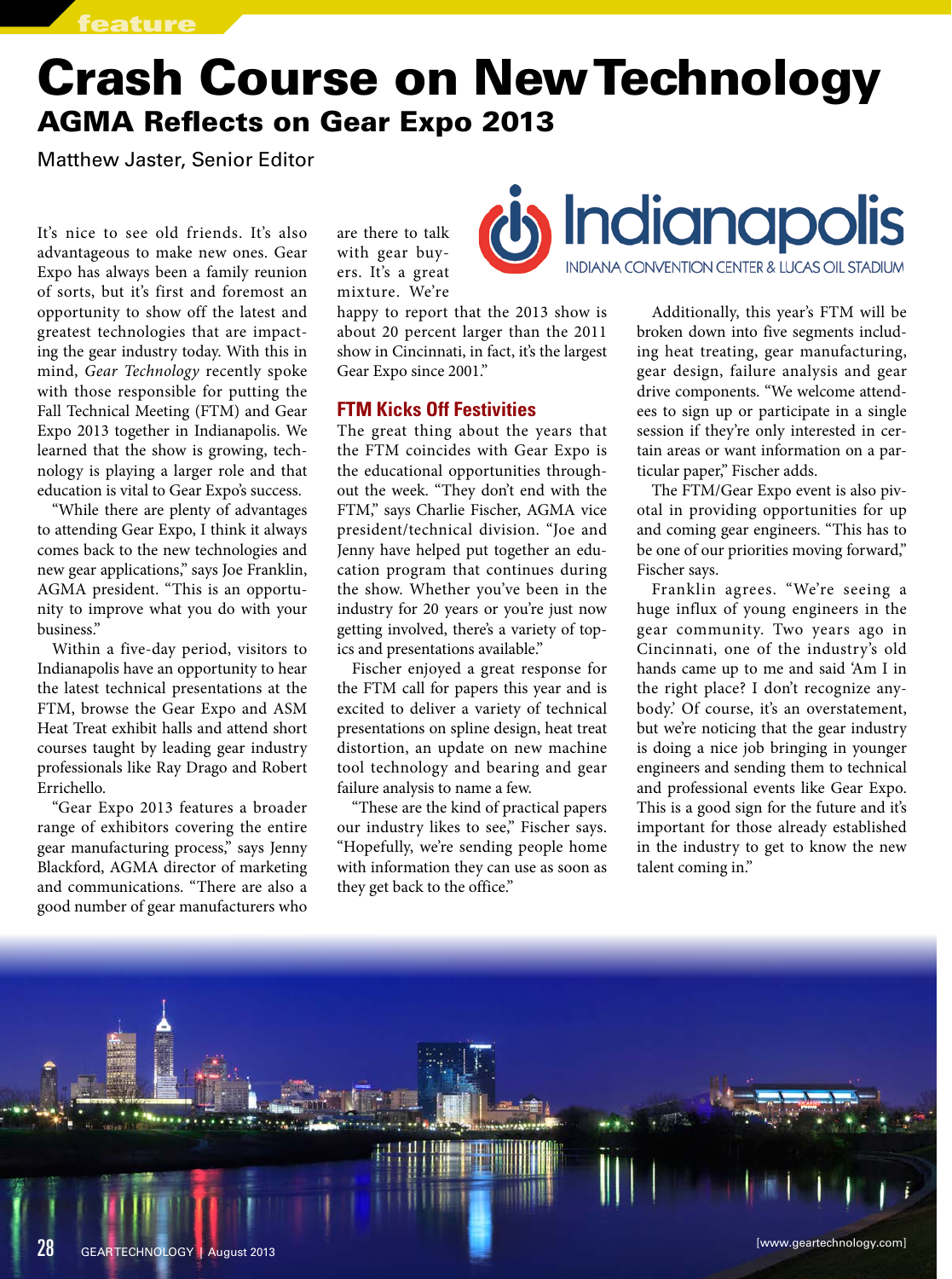#### **What's New in Indianapolis?**

Although Gear Expo is returning to the Indiana Convention Center, the 2013 trade show will look nothing like it did in 2009. "We're utilizing a new section of the convention center. The layout is different and the move brings us a little closer to the restaurant and entertainment district," Blackford says. "Those that attended the 2009 show in Indianapolis will have an entirely new experience in 2013."

Technology is also playing a larger role in 2013 for AGMA. "We're releasing our first mobile app in August, the Gear Expo app. It will be available to Android, iPhone and iPad users and will basically put the show program into the pockets of attendees," Blackford adds. "We're still offering the regular show program, but this mobile app will let you search for a particular exhibitor or product, customize your Expo schedule and let you digitally map what you'd like to accomplish and who you'd like to see."

Social media also has an increased presence at the show. "Twitter updates will be available on digital interactive

displays throughout the show," Blackford adds. Free Wi-Fi will make it easier for visitors to utilize the Gear Expo app and connect with exhibitors and attendees via social media. "With options like this, we feel it will be that much easier to network and increase interaction between visitors and exhibitors."

Once again Gear Expo will be colocated with the ASM Heat Treating Society Conference and Exhibition. In fact, plans are already in place to partner up for the 2015 show. "This has been a very successful collaboration so far and we'd like to continue to work with the ASM in the future," Blackford says.

The joint education course between AGMA and ASM that was well attended in 2011 also returns in 2013. "This course is on gear materials in the morning and heat treatment in the afternoon with three instructors from AGMA and three instructors from ASM," Blackford says.

There will be a total of 24 presentations at the Solutions Center, running each day from 9:30 until an hour before the show ends. Highlights include an

economic forecast, international trade and a session on 3-D technology.

"3-D printing is an interesting topic," says Franklin. "We're not sure exactly where the technology is going and what role it might play in our industry. Some people are interested and others aren't convinced it's going to have an impact. We believe, however, that it's important enough to at least put someone on the stage to talk about it. Our job is to represent all the new technologies and solutions and put them out there if we can."

If you only have one day to come to Indianapolis, Blackford suggests Tuesday, September 17 might be the best bang for your buck.

"You have a great opportunity on Tuesday to pick and choose from a variety of events. You can attend a session or two of the FTM in the morning and spend half the day on the exhibit floor. If you're relatively new to the gear industry, the Training School for Gear Manufacturing takes place on Tuesday as well as the popular economic forecast keynote."